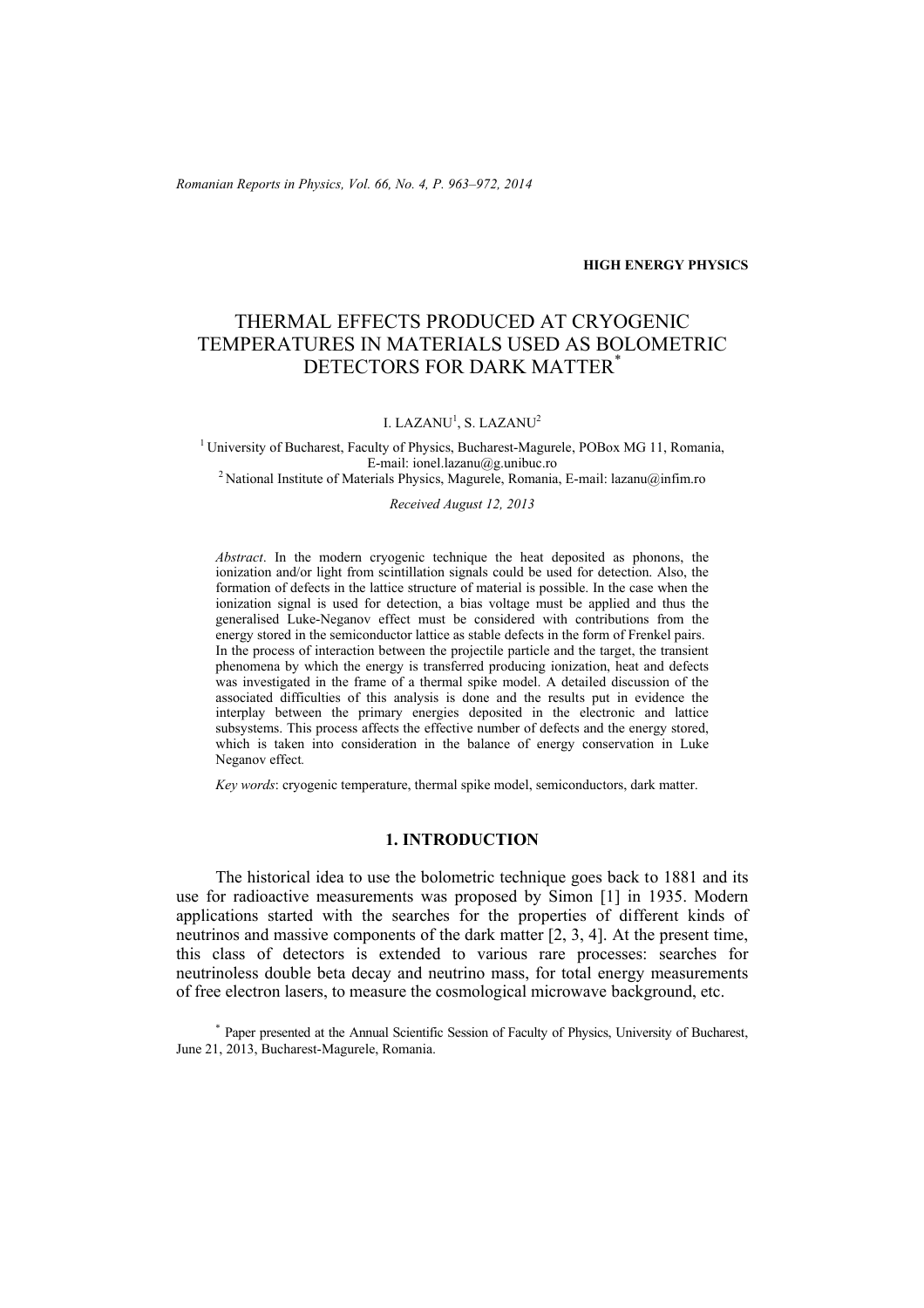The bolometric technique is associated with a robust class of detectors, with benefits associated with a very large domain of application, with high energy resolution and scalability, and with the disadvantages of poor time resolution, cryogenic temperatures for operation and reproducibility [5].

The heat deposited in detectors as phonons, the ionization and/or light from scintillation signals could be used for detection. If the ionization signal is used for detection, a bias voltage must be applied. The Luke-Neganov effect consists mainly in the enhancement of heat deposited by an ionizing particle in a bolometer at low temperatures, when the induced charges are collected by an applied voltage [6], and thus it is possible to improve the signal-to-noise ratio of scintillation detectors [7].

For the case of semiconductor materials (silicon or germanium) used as bolometers, the authors of the present paper extended recently the Luke-Neganov effect, considering the contributions of the energy stored in the semiconductor lattice as stable defects in the form of Frenkel pairs following the interaction in the bulk of the detector [8]. In accordance with these results, in an applied bias voltage (*V*), the effect of the energy deposited in stable defects is enhanced by a factor  $(E_d)(1+eV/\varepsilon)$ , where  $\varepsilon$  is the energy of creation of an electron-hole pair.

In the process of interaction between the projectile particle and the target, the transient phenomena by which the energy is transferred producing ionization, heat and defects could be investigated in the frame of a thermal spike model (see, *e.g.* Ref [9] and references cited therein). During the temperature transient, in materials working at subKelvin temperatures, defect kinetics is poorly understood [10]. In this contribution a detailed discussion of the associated difficulties of this analysis is done. The differences between the temperatures of the nuclear and electronic subsystems during the transient time of the development of thermal spike generate interplay between them and thus affect the effective number of defects and the energy stored, which in taken into the balance of energy conservation in Luke Neganov effect used for identification of projectile parameters*.* 

# **2. ANALYSIS OF THE TRANSIENT PHENOMENA IN SEMICONDUCTORS AT CRYOGENIC TEMPERATURES**

#### 2.1. MODEL

It is known that heat propagates in solids by means of thermal vibrations (phonons) and by free electrons. The first mechanism is dominant in insulators and semiconductors, and the second in metals. The time and space evolution of the temperatures of the electronic and atomic systems is the solution of the system of coupled differential equations developed in previous works [8, 9, 11, 12, 13]. The thermal spike model is based on the hypothesis that the energy transferred from the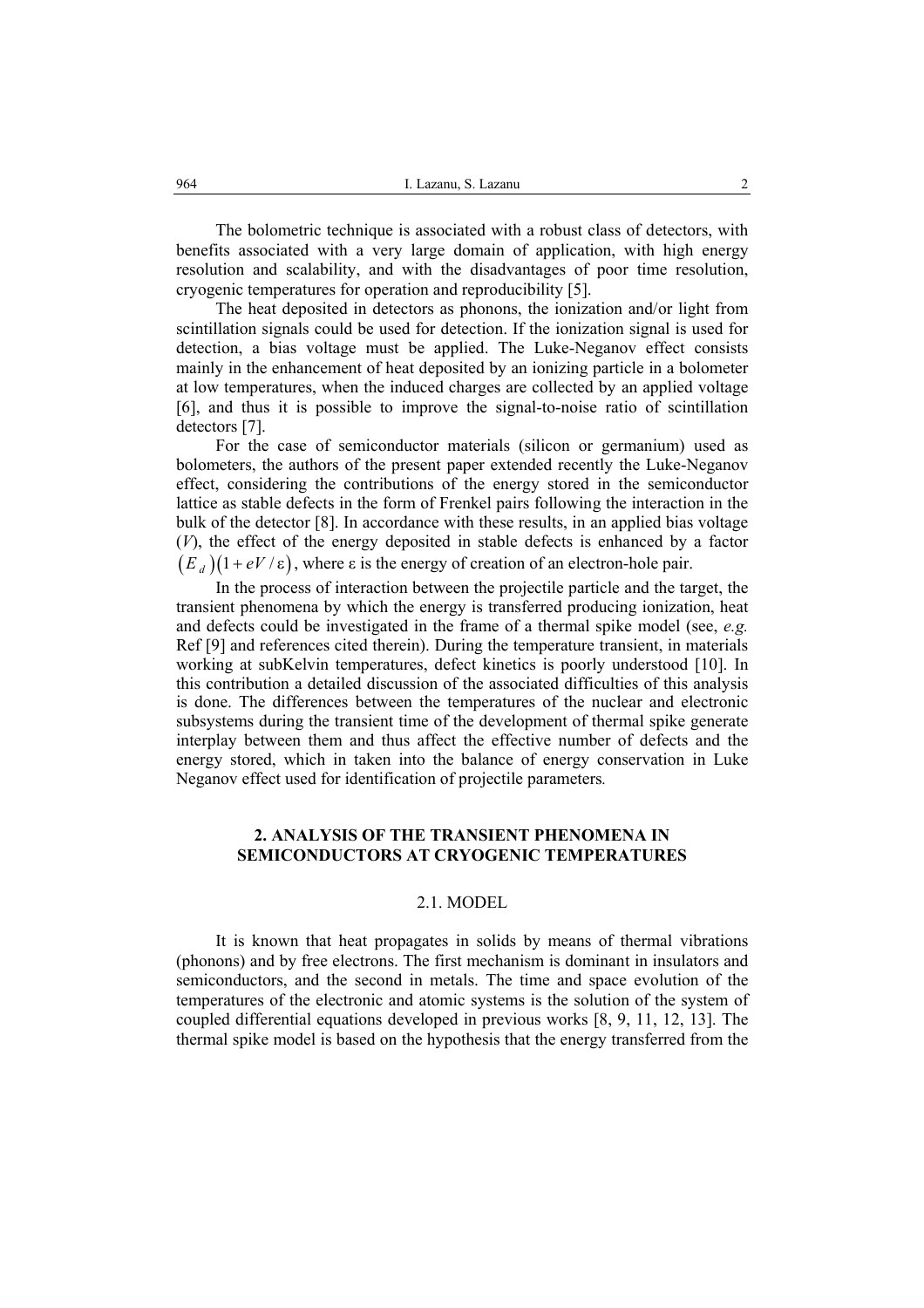projectile to the target is partitioned between electronic and nuclear subsystems in accordance with Lindhard prescriptions [14, 15, 16, 17], that the energy lost by ionization and in nuclear collisions is used to increase the temperatures of electrons  $(T_e)$  and of the lattice  $(T_a)$  respectively in the transient regime. The temperatures evolve *via* heat diffusion. The energy is exchanged between systems at a rate proportional to the difference of power *p* of the temperatures, multiplied by the electron phonon coupling constant (*g*).

### 2.2. CONSIDERATIONS ABOUT THE TEMPERATURE DEPENDENCE OF MATERIAL THERMAL PARAMETERS

The time and space evolution of the temperatures of the electronic and atomic systems is the solution of the system of coupled differential eqs 3.1 from Ref. [13]. The temperatures of the two subsystems satisfy the non-homogeneous heat equations, the space and time integral of the sources are the linear energy losses (electronic and nuclear), and a coupled through the electron-phonon interaction. Following the ionization energy loss, the electrons transfer energy to the lattice by emission and absorption of phonons, resulting a net flow of energy from the carriers to the lattice. This transfer takes place at a time characteristic to the electronic subsystem, which is the time when the majority of the electrons deposit their energy [18]. Both for Ge and Si this time is in the order of  $10^{-15}$  s. In its turn, the lattice transfers energy to electrons at a time characteristic to the lattice, which is in the order of  $10^{-13}$  s.

The solution of the system depends strongly on the material parameters (heat capacities and thermal conductivities) of the two systems, and also on their coupling constant. Due to the fact that there are not experimental data for all these five physical quantities in the whole range of temperatures of interest, in some situations estimations from the theory are used.

The quantization of lattice vibrations in the frame of the Debye model [19] describes accurately the behaviour of the lattice heat capacity both at low and at high temperatures. In the low temperature limit  $(T \le T_D, T_D$  standing for Debye temperature), the model predicts a  $T<sup>3</sup>$  dependence of the specific heat, while in the high temperature limit, the Dulong-Petit law is derived, *i.e. Ca* is temperature independent.

In contrast to heat capacity, thermal conductivity cannot be described without the consideration of phonon interactions: Debye pointed out that if the atomic vibrations are described by their normal modes, then phonons will always be in nonequilibrium distribution upon the application of a temperature gradient across the sample, and the result is an infinite thermal conductivity. Thermal conductivity is determined by the phonon scattering mechanisms, and consequently is more a sample than a material characteristic. Some general trends of the temperature dependence of  $K_a$  derived from theory [20] are: a power law increase at low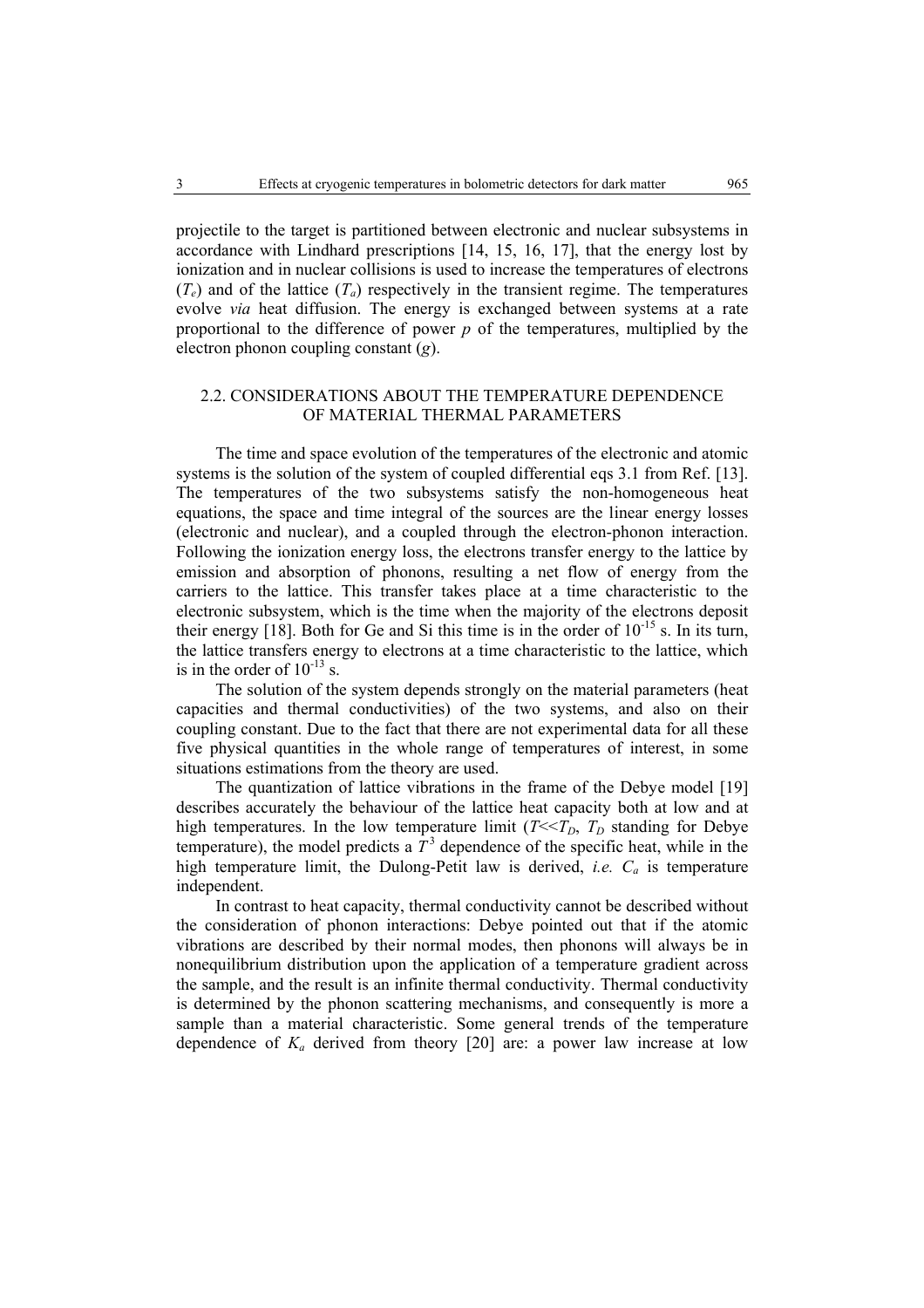temperatures (a  $T<sup>3</sup>$  dependence), followed by a maximum, and at high temperatures a 1/*T* dependence. The value of the maximum depends on the purity of the sample.

The electronic system is usually studied on metals. In the free electron gas model [19], the low temperature limit of the heat capacity is:

$$
C_e = \frac{\pi^2 k_B n_e}{2T_F} T_e , \qquad (1)
$$

where  $k_B$  is Boltzmann's constant and  $T_F$  is the temperature corresponding to the Fermi energy, defined as  $T_F = \frac{\hbar^2}{2} (3\pi^2 n_e)^{2/3}$  $F = \frac{1}{2 m_e k_B} (\mu \cdot m_e)$  $T_F = \frac{n}{2} (3\pi^2 n)$  $m_{\rho} k$  $=\frac{\hbar^2}{2m} (3\pi^2 n_e)^{2/3}$ , with  $\hbar$  the reduced Planck constant,  $m_e$  and  $n_e$  are electron mass and number density. The high temperature limit, which is valid for  $T_e > 3 T_F / \pi^2$ , is:

$$
C_e = \frac{3}{2} k_B n_e \,. \tag{2}
$$

Thermal conductivity of electrons increases linearly with increasing temperature in the very low temperature limit, passes a maximum and eventually attains a constant value at high temperatures [20].

For semiconductors and insulators, the free electron gas model is valid only when the temperature exceeds the band gap energy  $(E_g = k_B T_g \sim 1 \text{ eV})$ , corresponding to  $T_g \sim 10^4$  K).

The total heat capacity and thermal conductivity of a semiconductor is usually the sum of lattice and electronic components. With the exception of temperatures in the mK range, and depending also on the concentration of charged carriers, the electronic contribution is much less than the atomic one, and consequently is impossible to be evaluated experimentally.

Measurements of the heat capacity in the mK range, both in Si [21, 22, 23, 24] and in Ge [21, 25, 26, 27], evidenced a temperature dependence of the type:

$$
C(T) = \gamma T + \alpha T^3. \tag{3}
$$

The two terms are interpreted as the electronic and atomic heat capacities respectively. Values in the range  $6.8 \times 10^{-7} - 1.5 \times 10^{-4}$  J/cm<sup>3</sup>/K<sup>2</sup> are reported for  $\gamma$  in Si, and  $1.21 \times 10^{-8} - 1.5 \times 10^{-6}$  J/cm<sup>3</sup>/K<sup>2</sup> in Ge respectively. For  $\alpha$ , the values found for Si are between  $(1 - 6.6) \times 10^{-7}$  J/cm<sup>3</sup>/K<sup>4</sup>, and for Ge there is a relatively narrower interval, around  $3 \times 10^{-7}$  J/cm<sup>3</sup>/K<sup>4</sup>.

At higher temperatures, experimental measurements are directly correlated with the atomic heat capacity, as the electronic contribution becomes negligible. The data for Si are from Refs. [28, 29, 30], and for Ge from Refs. [29, 30].

For the lattice thermal conductivity, the experimental data used are from Refs. [30, 31] for silicon, and from Refs. [31] and [32] for Ge. In the calculations, a function of the form [33]: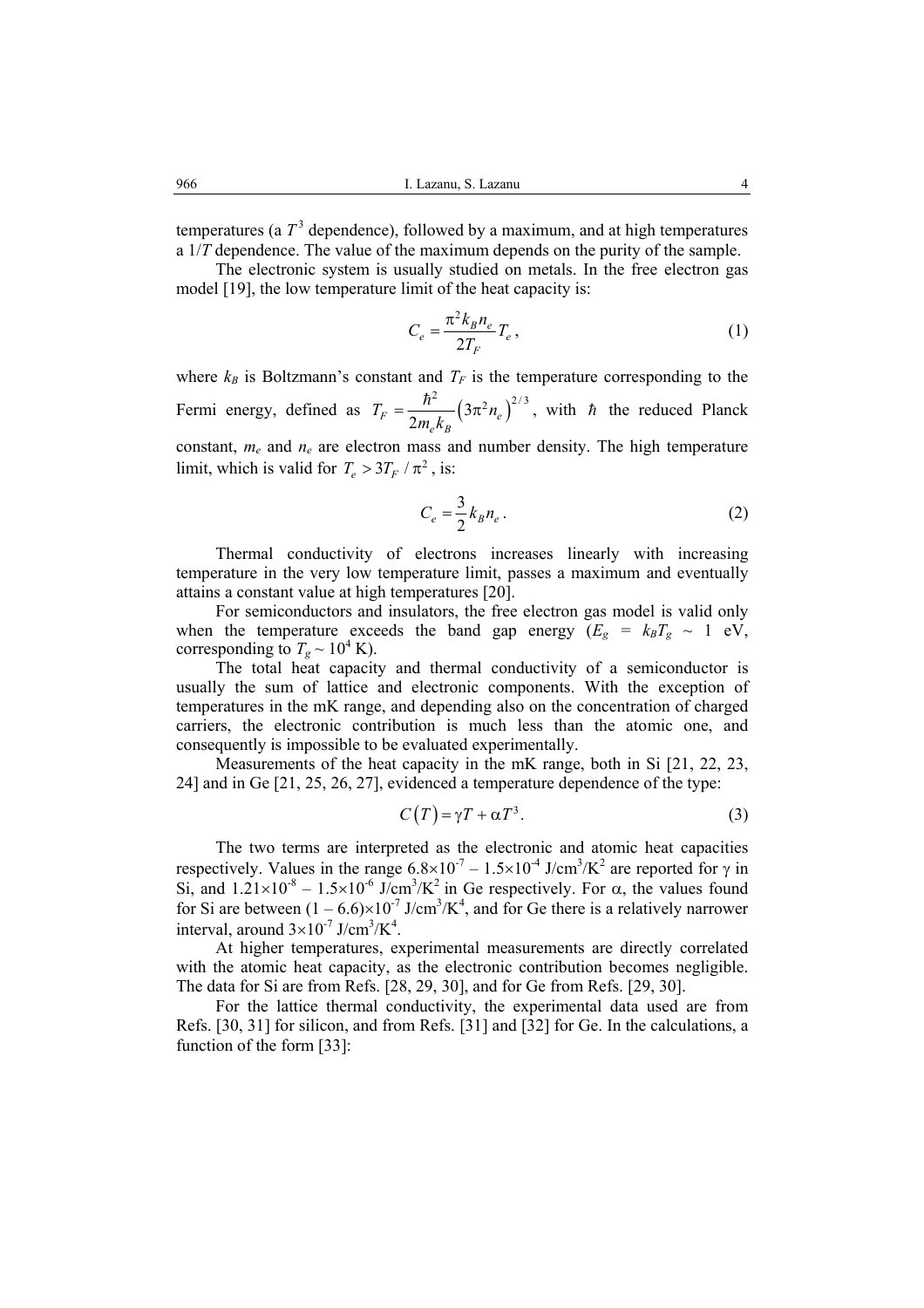$$
K_a = AT_a^3 \left( B \exp\left(-CT_a\right) + \exp\left(-DT_a\right) \right) \tag{4}
$$

fits well the experimental data for both semiconductors.

In previous calculations [11, 12, 13] we used fits on experimental data for *Ca*, and a constant value for *Ce*, in agreement with the values used in the literature [34]. In new calculations in the frame of the thermal spike model [35, 36], a linear dependence of the electronic heat capacity on the electronic temperature is considered up to  $T_F$ , followed by a constant value. If formulae (1) and (2) are used, the problem is the estimation of the electron density *ne*.

In what concerns the electronic thermal conductivity, in old calculations in the frame of the thermal spike [11, 13, 34], it is taken constant. The theory predicts a linear increase of  $K_e$  with  $T_e$  at very low temperatures, and then  $K_e$  passes a maximum, decreases and eventually attains a plateau at high temperatures [20]. There exist experimental determinations for  $K_e$  in Si [37] in the range of mK temperatures, which confirm the linear dependence on temperature, and also the relatively more important contribution of the electronic system up to around 300 mK.

In literature there exists the idea to consider a temperature dependence of the electronic thermal conductivity [36], and this idea was used only for metals and insulators (Au and  $SiO<sub>2</sub>$ ). An extension from metals to which the electron gas model is applicable to insulators is made. The electronic diffusivity  $D_e$  is the ratio between thermal conductivity and heat capacity, being defined through the relation:

$$
K_e = C_e D_e. \tag{5}
$$

In the present calculations we will consider that the electronic diffusivity is constant and that both the electronic heat capacity and thermal conductivity are linear increasing functions on the electron temperature, because at the temperatures attained in the transient processes accompanying the loss of energy by the selfrecoil following a primary interaction are sufficiently low.

There are evaluation for the electron – phonon coupling constant *g*, both in the very low temperature limit, where the mechanism of heat exchange is with  $T^6$ , *i.e.* the corresponding term in the differential equations is  $g_{lowT} (T_e^6 - T_a^6)$ , and around room temperature (RT), where the mechanism of electron-phonon coupling satisfies Fourier law:  $g_{RT}(T_e - T_a)$ : see the discussion in Ref. [13] and references cited therein.

The coupling constant at very low temperatures, is temperature independent, and is 500 W/cm<sup>3</sup>/K<sup>6</sup> in Si [38], and around 50 W/cm<sup>3</sup>/K<sup>6</sup> in Ge [27]. At room temperature, the coupling constant [39] is approximately  $2\times10^{12}$  W/cm<sup>3</sup>/K in Si [40], and  $2 \times 10^{13}$  W/cm<sup>3</sup>/K in Ge [41].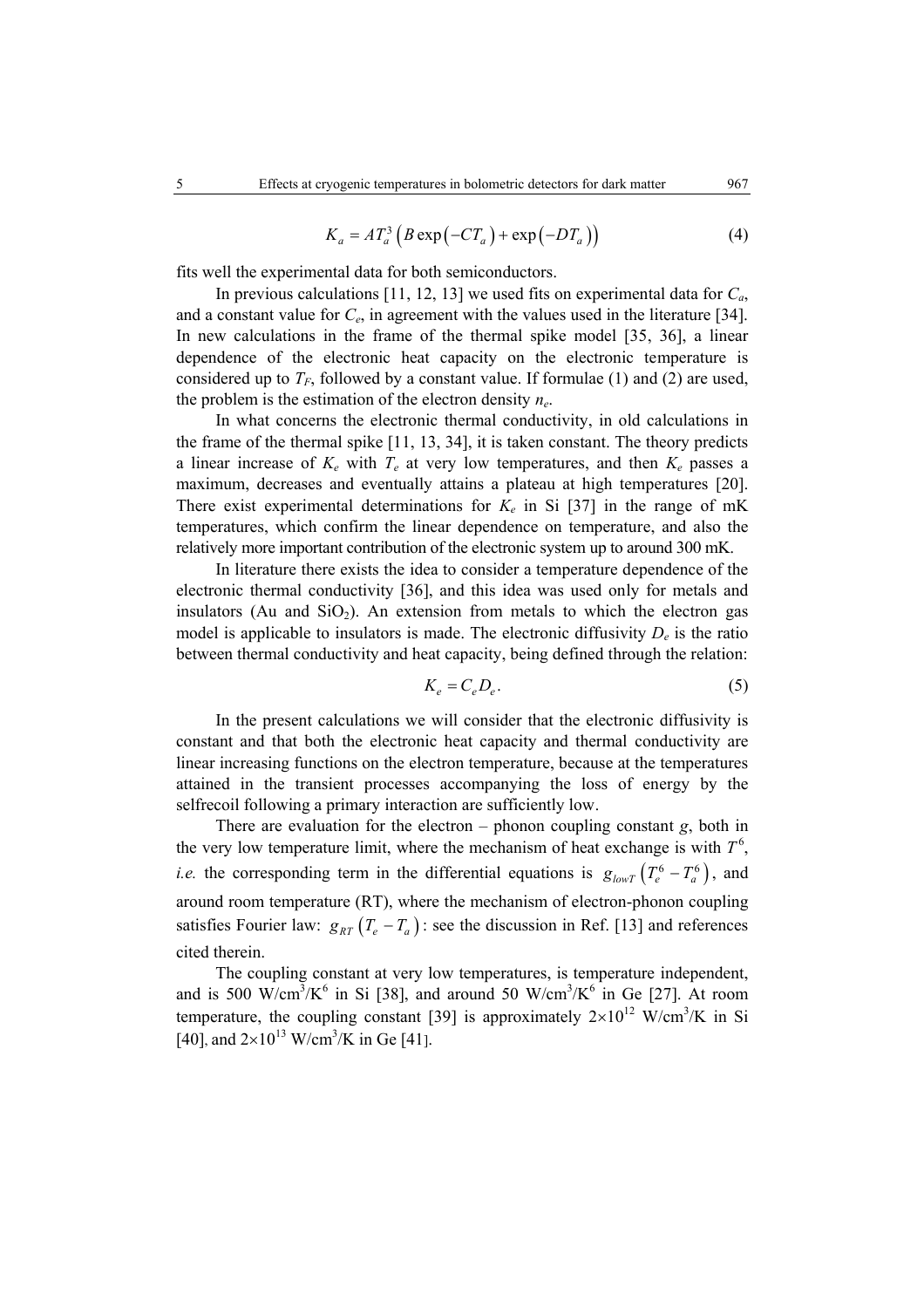#### 2.3. RESULTS AND DISCUSSION

The Cryogenic Dark Matter Search (CDMS) collaboration identifies nuclear recoils (including those that would occur in WIMP interactions) using semiconductor detectors (silicon) operated at 40 mK.

These detectors use simultaneous measurements of ionization and nonequilibrium phonons to identify such events among the far more numerous backgrounds of electron recoils. Three WIMP-candidate events were observed, with recoil energies of 8.2, 9.5, and 12.3 keV [42].

Starting from these results, in the present paper an analysis of the behaviour of silicon and germanium is performed, considering the thermal spike induced by a selfrecoil produced in the primary interaction of a WIMP, at temperatures in the order of tens of mK. This domain of investigation is also in accordance with the total exposure of 113 kg·d obtained by the EDELWEISS Collaboration, during 14 months in 2009−2010 by an array of ten ID germanium detectors from which the constraints for WIMP masses are in the range 7−30 GeV [43].

The influence of the parameters of the electronic system (heat capacity and thermal conductivity) is studied by considering successively a linear dependence of the electronic temperature, in accordance with the theory and the measurements reported in the mK range, and constant values, as used traditionally in thermal spike analyses.

The effect of a WIMP of 10  $GeV/c^2$ , which moves with a velocity of 260 km/s in respect of a terrestrial detector, and which produces a selfrecoil of 13 keV in Si is represented in Figs. 1 and 2 respectively. The linear electronic and nuclear energy losses for a Si ion in Si, at this kinetic energy, are 121.5 and 395.5 KeV/ $\mu$ m respectively. Here, the space and time development of the electronic and lattice temperatures is represented, calculated in the frame of the cylindrical thermal spike [11]. The parameters of the atomic subsystem are the same in both cases:  $C_a = 6.5 \times 10^{-7} T_a^3$  [J/cm<sup>3</sup>/K] up to 2 K, than interpolation of experimental data,  $K_a = 0.08 \times T_a^3$  up to 1 K, than interpolation of experimental data,  $g = 500$  J/cm/K<sup>6</sup>, energy transfer between electron and phonon systems corresponding to  $p = 6$ .

In Fig. 1, the calculations are performed considering that  $C_e = 1 \times 10^{-4}$   $T_e$ [J/cm<sup>3</sup>/K];  $K_e = 5 \times C_e$  [W/cm<sup>3</sup>]. Initial temperature of system is 25 mK.

The same calculations were performed, using temperature independent values for *Ce* and *Ke*, and the results are presented in Fig. 2.

In this case, the electronic and nuclear energy losses are comparable, but the heat capacities and thermal diffusivities of the electronic and atomic subsystems are completely different. An examination of Figs. 1 and 2 reveals that in the distribution of the electronic temperature there exists only one peak, situated at  $t \sim 5 \times 10^{-15}$  s, while in the atomic temperature there are two peaks: the first is due to the transfer from the electronic subsystem, and is the most pronounced in both situations, while the second is due to the nuclear energy loss itself, and is more important in the case of low values of  $C_e$  and  $K_e$  due to the fact that less energy is transferred to the electronic subsystem in this situation.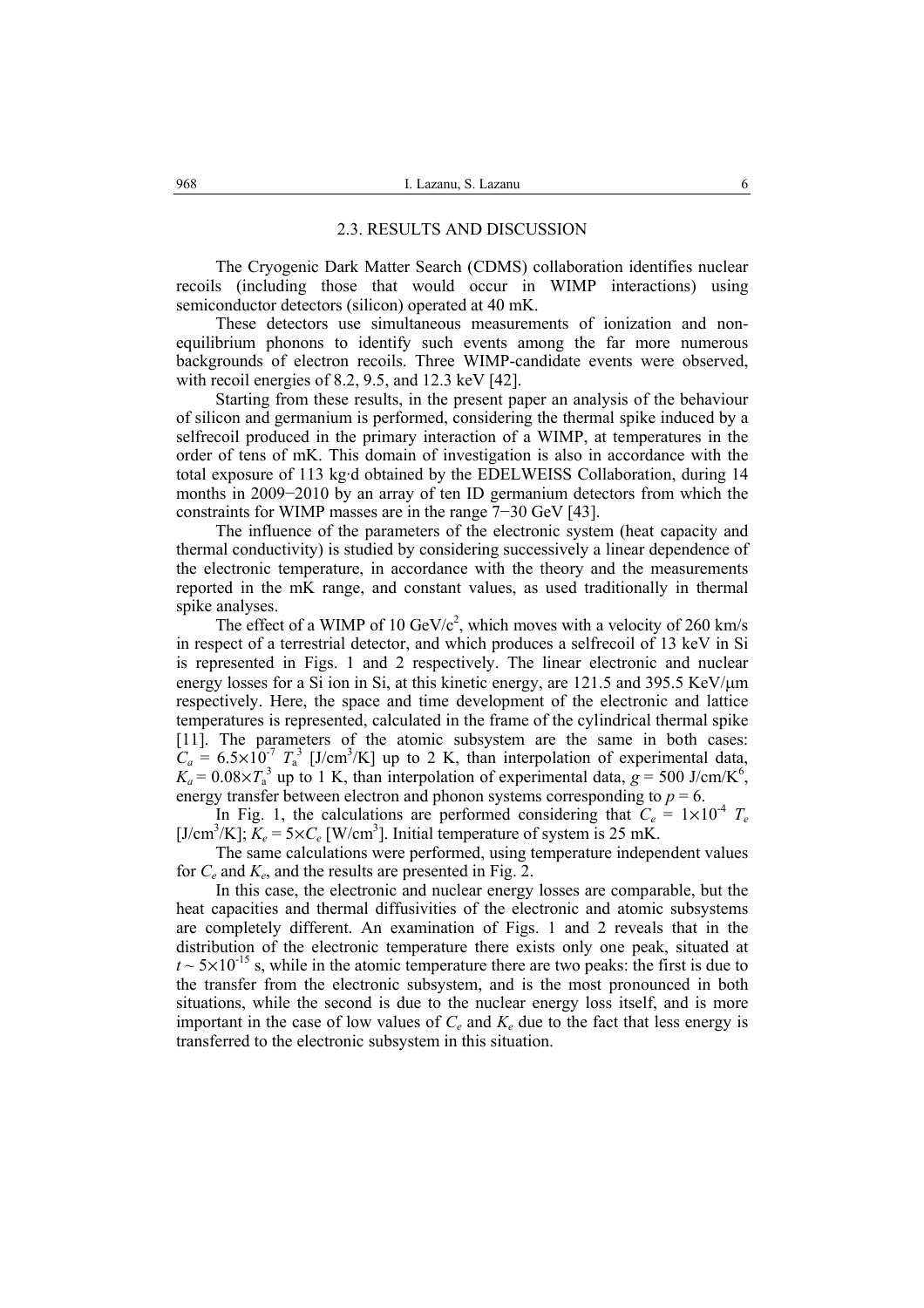

Fig. 1 – Electronic (left) and atomic (right) temperature rise, in space and time, produced by a selfrecoil of 13 keV in Si, following the interaction with a WIMP, for linear dependence of  $C_e$  and  $K_e$  on electronic temperature.



Fig. 2 – Electronic (left) and atomic (right) temperature rise, in space and time, produced by a selfrecoil of 13 keV in Si, following the interaction with a WIMP, for temperature independent *Ce* and *Ke* .

If the same WIMP would interact in Ge, it would produce a Ge selfrecoil of 15 keV, for which the linear electronic and atomic energy losses are 51.67 and 1066 keV/µm respectively.

We used the following lattice parameters for Ge:  $C_a = 3 \times 10^{-6} T_a^3$  [J/cm<sup>3</sup>/K] up to 5 K, than interpolation of experimental data,  $K_a = 0.146 \times T_a^3 \times (0.017 \times T_a)$  $exp(-0.772T_a)$ + $exp(-0.252T_a)$ ) up to 2 K, than interpolation of experimental data. The electron-phonon coupling constant, corresponding to  $p = 6$ , is  $g = 50$  J/cm/K<sup>6</sup>.

In Figs. 3 and 4 we present the space and time distribution of the electronic and atomic temperatures for linear dependence on electronic temperature, and for temperature independent *Ce* and *Ke* respectively.

The results reported in Fig. 3 were obtained using  $C_e = 1.5 \times 10^{-6} T_e$  [J/cm<sup>3</sup>/K];  $K_e = 80 \times C_e$  [W/cm<sup>3</sup>], and those from Fig. 4 with  $C_e = 0.165$  J/cm<sup>3</sup>/K;  $K_e = 80 \times C_e$  $[$ W/cm<sup>3</sup>].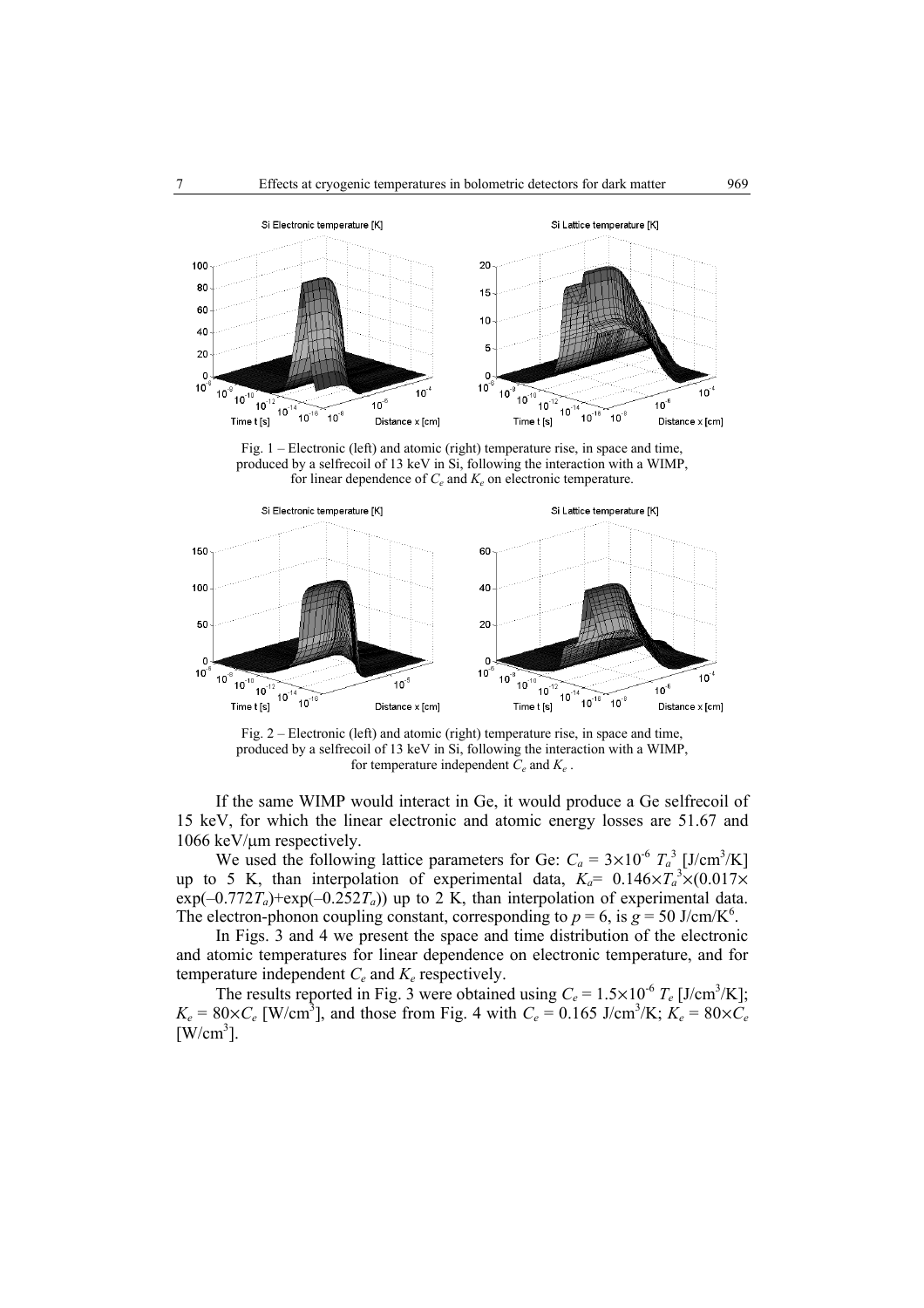

Fig. 3 – Electronic (left) and atomic (right) temperature rise, in space and time, produced by a selfrecoil of 15 keV in Ge, following the interaction with a WIMP, for linear dependence of  $C_e$  and  $K_e$  on electronic temperature.



Fig. 4 – Electronic (left) and atomic (right) temperature rise, in space and time, produced by a selfrecoil of 15 keV in Ge, following the interaction with a WIMP, for temperature independent *Ce* and *Ke*.

Lower specific heat and thermal conductivity, and which has a linear temperature dependence, has as main effect a higher increase of the temperature in both electronic and atomic subsystems, and also a longer time extension of the pulses. From the comparison of Figs. 3 and 4, it could be seen that, although the coupling between the subsystems is the same, the relative peak size of the two maxima in the electronic temperature, situated at  $5\times10^{-15}$  and  $5\times10^{-13}$ s is reversed. For low *Ce*, the temperature in the electronic system has a higher increase, and for low  $K_e$  the heated region extends farther. While the first peak in  $T_e$  has approximately the same amplitude in both situations, the second one is different. The low values of  $C_e$  and  $K_e$  are also reflected in the lattice temperature, through the subsystems coupling: in the first case, the temperature pulse lasts longer. As a consequence, the initial energy deposited into the lattice is modified by the energy exchanged with the electronic system and this quantity contributes to defect formation.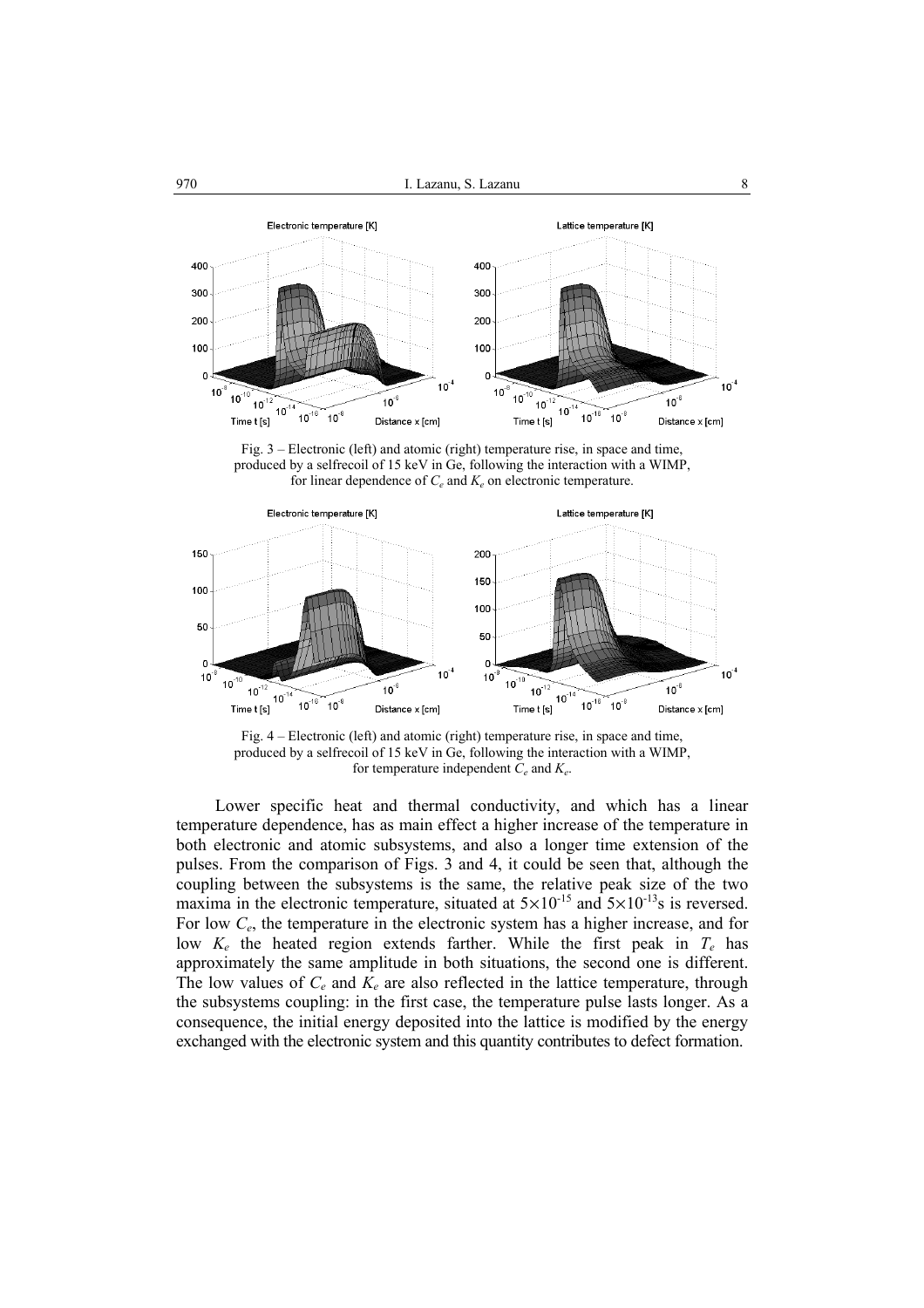### **3. CONCLUSIONS**

In the processes of interaction between the incoming particle and the target, the transient phenomena by which the energy is transferred producing ionization, heat and defects was investigated in the frame of a thermal spike model. The solution of the system depends strongly on the material parameters (heat capacities and thermal conductivities) of the two systems, and also on their coupling constant. Due to the fact that there are not experimental data for all these five physical quantities in the whole range of temperatures of interest, in some situations estimations from the theory were considered. A detailed discussion on the associated difficulties was presented.

An analysis of the behaviour of silicon and germanium is performed, considering the thermal spike produced by a selfrecoil resulting in the primary interaction of a WIMP with a mass close to ten GeV, at temperatures in the order of tens of mK. These values are in accordance with the events observed in the current experiments, candidates to WIMPs. The influence of the parameters of the electronic system (heat capacity and thermal conductivity) is studied by considering successively a linear dependence on the electronic temperature and constant values. In all cases studied, the two subsystems exchange energy.

In the estimation of the number of defects produced in the lattice, the interplay between the primary energies deposited in the electronic and lattice subsystems modify the primary number of stable defects.

#### REFERENCES

- 1. F. Simon, Nature, **135**, 763 (1935).
- 2. A. Drukier and L. Stodolsky, Phys. Rev. D, **30**, 2295–2309 (1984).
- 3. M.W. Goodman and E. Witten, Phys. Rev. D, **31**, 3059–3063 (1985).
- 4. L. Gonzalez-Mestres, D. Perret-Gallix, Nucl. Instr. Meth. Phys. Res. A, **279,** 382–387 (1989).
- 5. E. Olivieri, PhotoDet, 13th–15th June 2012.
- 6. M.P. Chapellier, G. Chardin, L. Miramonti, X.F. Narvick, Physica B: Physics of Condensed Matter, **284**, 2135–2136 (2002).
- 7. C. Isaila,, Physics Letters B, **716**, 160–164 (2012).
- 8. I.Lazanu, ML Ciurea, S. Lazanu, Astropart Phys., **44**, 9–14 (2013).
- 9. S. Lazanu, I. Lazanu, G. Ciobanu, Nucl. Instr. Meth. Phys. Res. B, **269**, 498–(2011).
- 10. I. Lazanu and S. Lazanu, Romanian Reports in Physics, **62**, *2*,309–318 (2010).
- 11. I. Lazanu, S. Lazanu, Nucl. Instr. Meth. Phys. Res. B, **268**, 2241–2245 (2010).
- 12. I. Lazanu and S. Lazanu, Romanian Reports in Physics, **63**, *3*, 707–716 (2011).
- 13. I. Lazanu, S. Lazanu, JCAP, 07, 013 (2011).
- 14. J. Lindhard, V. Nielsen, M. Scharff, P.V. Thomsen, Mat. Phys. Medd. Dan Vid. Sesk., **33**, 1–42 (1963).
- 15. S. Lazanu, I. Lazanu, Nucl. Instr. Meth. Phys. Res. A, **462,** 530–535(2001).
- 16. I. Lazanu and S. Lazanu, Romanian Reports in Physics, **60**, *2*, 381–387 (2008).
- 17. I. Lazanu and S. Lazanu, Romanian Reports in Physics, **61**, *4*, 689–699 (2009).
- 18. M. Toulemonde, Mat. Phys. Medd. Dan Vid. Sesk, **52**, 263–292 (2006).